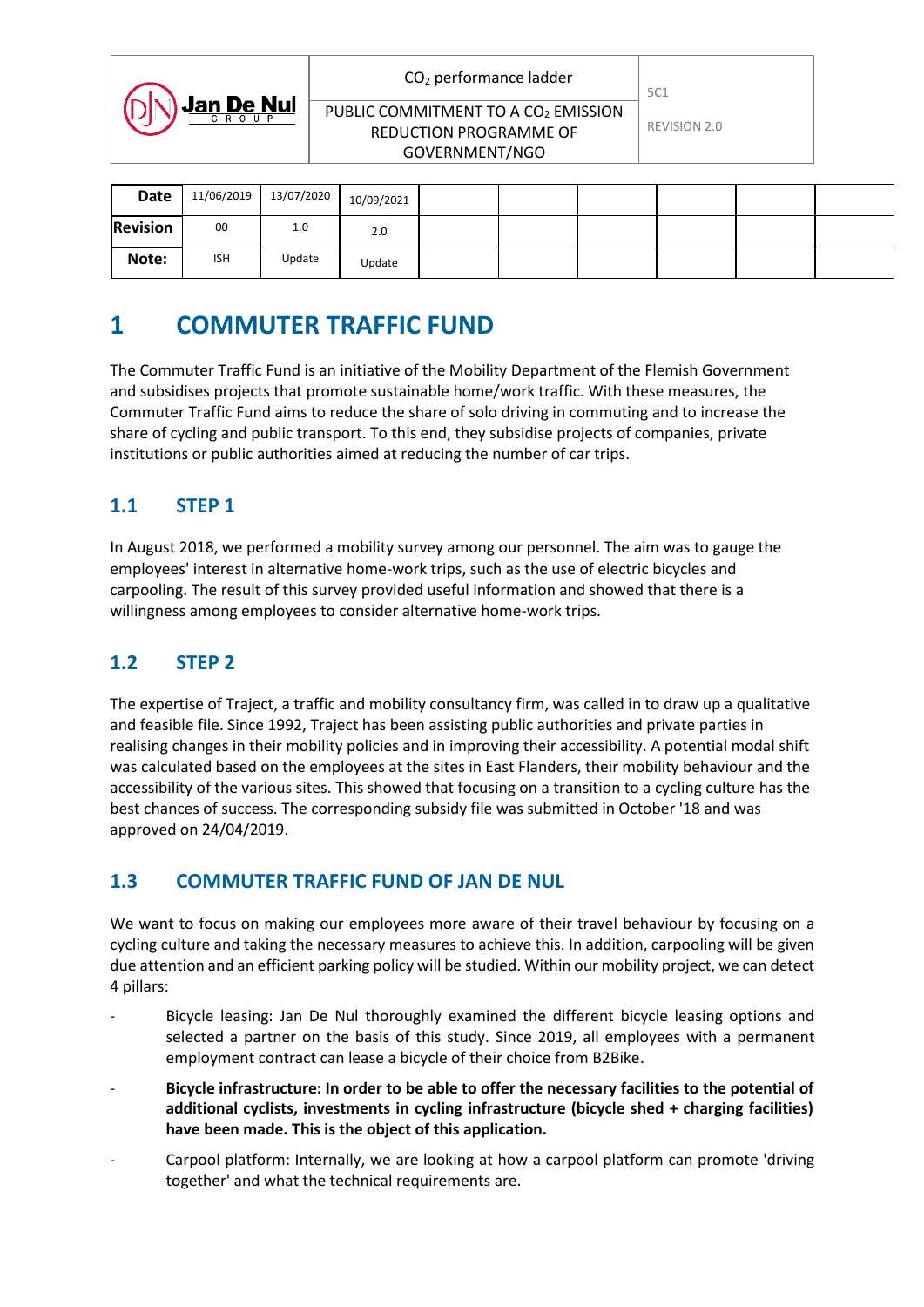|            | $CO2$ performance ladder                        | 5C1          |
|------------|-------------------------------------------------|--------------|
| Jan De Nul | PUBLIC COMMITMENT TO A CO <sub>2</sub> EMISSION |              |
|            | REDUCTION PROGRAMME OF                          | REVISION 2.0 |
|            | GOVERNMENT/NGO                                  |              |

Awareness-raising and communication: the step towards a cycling culture will have to motivate employees to make the necessary switch within a broader CSR and FIT framework.

In addition to measures taken as part of the Commuter Traffic Fund, additional actions have been launched to motivate workers and encourage them to switch to a more sustainable commuting alternative:

- In September 2021, a structural working from home policy was introduced, which will be assessed in August 2022.
- Since 2019, Jan De Nul have been making pool bikes available at the office in Aalst. This will enable staff to cycle for short trips during their lunch breaks instead of taking the car.

### **1.3.1 QUANTITATIVE ESTIMATION OF THE POTENTIAL MODAL SHIFT**

| <b>Potential</b><br>modal shift | <b>Bergweg</b> | Karnemelkstraat | Katelijnestraat | Nijverheidslaan | <b>Tragel</b> | <b>TOTAL</b><br>Per means of<br>transport |
|---------------------------------|----------------|-----------------|-----------------|-----------------|---------------|-------------------------------------------|
| <b>Bicycle</b>                  | 4              | 4               | 3               | 1               | 112           | 124                                       |
| <b>Electric</b><br>bicycle      | 6              | 1               | 2               | 1               | 126           | 136                                       |
| <b>Speed</b><br>Pedelec         | 3              | $\overline{2}$  | $\overline{2}$  | 1               | 70            | 78                                        |
| <b>Public</b><br>transport      | $\Omega$       | 0               | $\mathbf 0$     | 0               | 17            | 17                                        |
| <b>Carpooling</b>               | $\mathbf 0$    | 0               | $\mathbf 0$     | 0               | 23            | 23                                        |
| <b>TOTAL</b><br>per site        | 13             | $\overline{7}$  | $\overline{7}$  | 3               | 348           | 378                                       |

**Table 1 potential modal shift**

Based on the current commuting behaviour and the home/work distances, the above modal shift was calculated per site by the Mobility Team of the Province of East Flanders.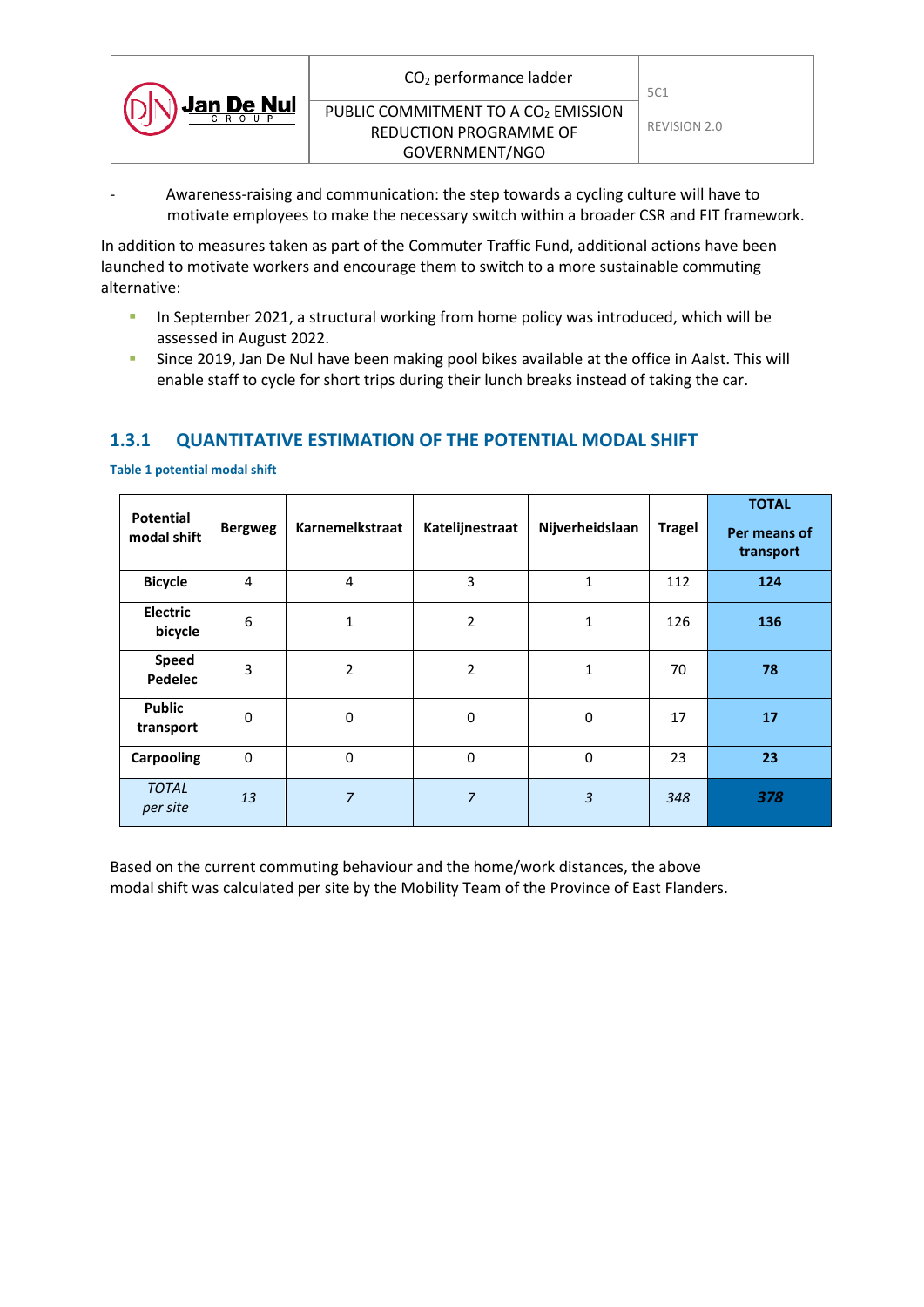|            | $CO2$ performance ladder                        | 5C1          |
|------------|-------------------------------------------------|--------------|
| Jan De Nul | PUBLIC COMMITMENT TO A CO <sub>2</sub> EMISSION |              |
|            | REDUCTION PROGRAMME OF                          | REVISION 2.0 |
|            | GOVERNMENT/NGO                                  |              |

### **1.3.2 QUALITATIVE ASSESSMENT OF THE MODAL SHIFT**

A first assessment of the modal shift in 2019 showed that the actions from the Commuter Traffic Fund result in increased use of (electric) bicycles and public transport.

|        |                                            | Relative share in 2018 Relative share in 2019<br>(baseline) |     |
|--------|--------------------------------------------|-------------------------------------------------------------|-----|
| п      | <b>Walking</b>                             | 8%                                                          | 20% |
| □      | <b>Cycling</b>                             |                                                             |     |
| п      | <b>Electric bicycle</b>                    |                                                             |     |
| п      | <b>Speed pedelec</b>                       |                                                             |     |
| $\Box$ | Public transport (train, bus, tram, metro, | 5%                                                          | 9%  |
|        | corporate transport)                       |                                                             |     |
| п      | <b>Motorbike</b>                           | 0%                                                          | 0%  |
| п      | <b>Moped</b>                               |                                                             |     |
| u.     | Car (alone)                                | 87%                                                         | 71% |
| m.     | <b>Carpooling</b>                          |                                                             |     |

#### **1.3.3 TIME PLANNING**

Q2/2019 up to and including 2022.

#### **1.3.4 REQUIRED BUDGET**

- €5,000/year (hourly wage).
- **The Commuter Traffic Fund will reimburse 50% of the infrastructure costs. A subsidy budget** of €63,767 has been allocated. The total infrastructure costs have been assessed at €127,534.

#### **1.3.5 AVAILABILITY OF THE REQUIRED EXPERTISE**

- **The working group mobility consists of delegates from the different departments involved:** 
	- o Hannelore Ruytjens: CO2 performance ladder
		- o Christof Dewaele: Fleet manager
		- o Jakoba Van Der Linden: CSR
		- o Philip Piron: HR manager
		- o Luc Pieters: Transport
		- o Frank Wyns: Facility

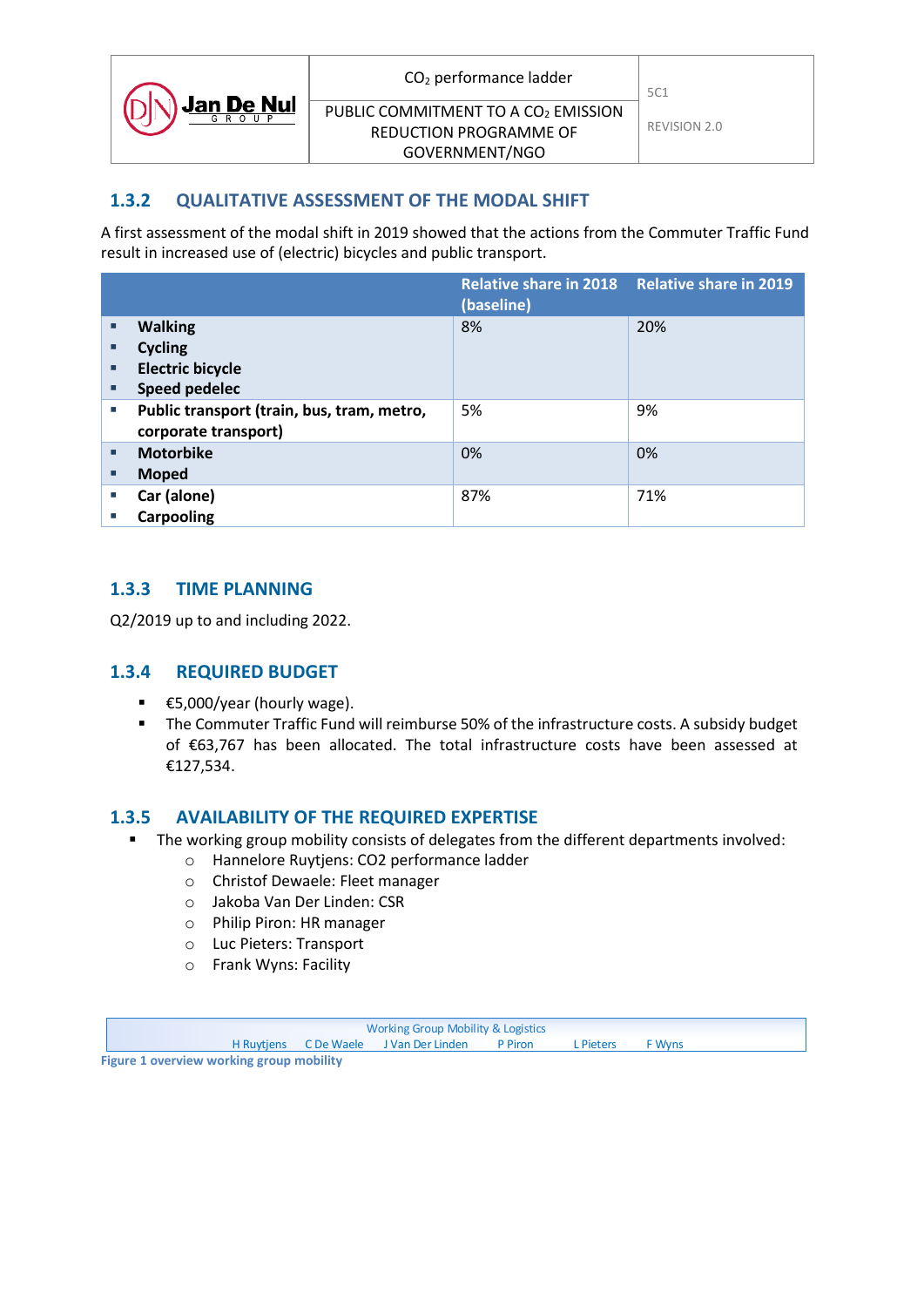|  | CO <sub>2</sub> performance ladder |  |
|--|------------------------------------|--|
|--|------------------------------------|--|

# **2 CAR FREE DAY**

On Thursday, 19 September 2019, Jan De Nul Group employees took part in the Car Free Day, an initiative that was part of the Mobility Week, a government awareness campaign.

Participating in the Car Free Day makes us reflect for a moment on our travel behaviour. It encourages us to leave our car at home and discover more sustainable alternatives. On 19 September, our colleagues made an extra effort to use alternative transport to come to our various sites in Flanders.

# **3 BACA (BELGIAN ALLIANCE FOR CLIMATE ACTION)**

Committed Belgian member **Alliance** for **Climate of Action** the

The Belgian Alliance for Climate Action is a coalition of Belgian organisations that publicly demonstrate their ambitious climate targets. This coalition was launched by The Shift and WWF. The Belgian Alliance for Climate Action acts as a platform for sharing best practice, inspiration and knowledge as part of this pledge. The organisations who signed this statement of intent make the commitment to take part in and contribute to this platform for knowledge sharing.

The motives to take scientifically based climate measures and become a member of BACA re based on three fundamental messages:

- 1. Organisations must now take ambitious climate measures
- 2. Only by working together can we stimulate the transition to a net zero economy
- 3. Science-based climate action is the most effective manner to guarantee the required effect

#### The Belgian Alliance for Climate Action is a platform / community for Belgian organizations that are serious about their climate ambitions and choose the path towards SBTs

## **COMMIT TO AMBITIOUS CLIMATE TARGETS**



By adhering to the Alliance, you commit to setting Science Based targets within the subsequent 2 years *EXCHANGE INFORMATION* 



climate targets

**INSPIRE OTHERS** 



The Alliance will help you incentivize your partners to join and allow you to mentor other organizations throughout the process

Since 2020, Jan De Nul Group take part in BACA. Hereby, we support the message that organisations must play a major role in achieving the climate objectives of the Paris Climate Agreement (keeping warming of the planet below 2°C above pre-industrial levels and keep up efforts to limit planetary warming to 1.5°C.). By signing the pledge, Jan De Nul Group also made the commitment to reduce their carbon emissions.